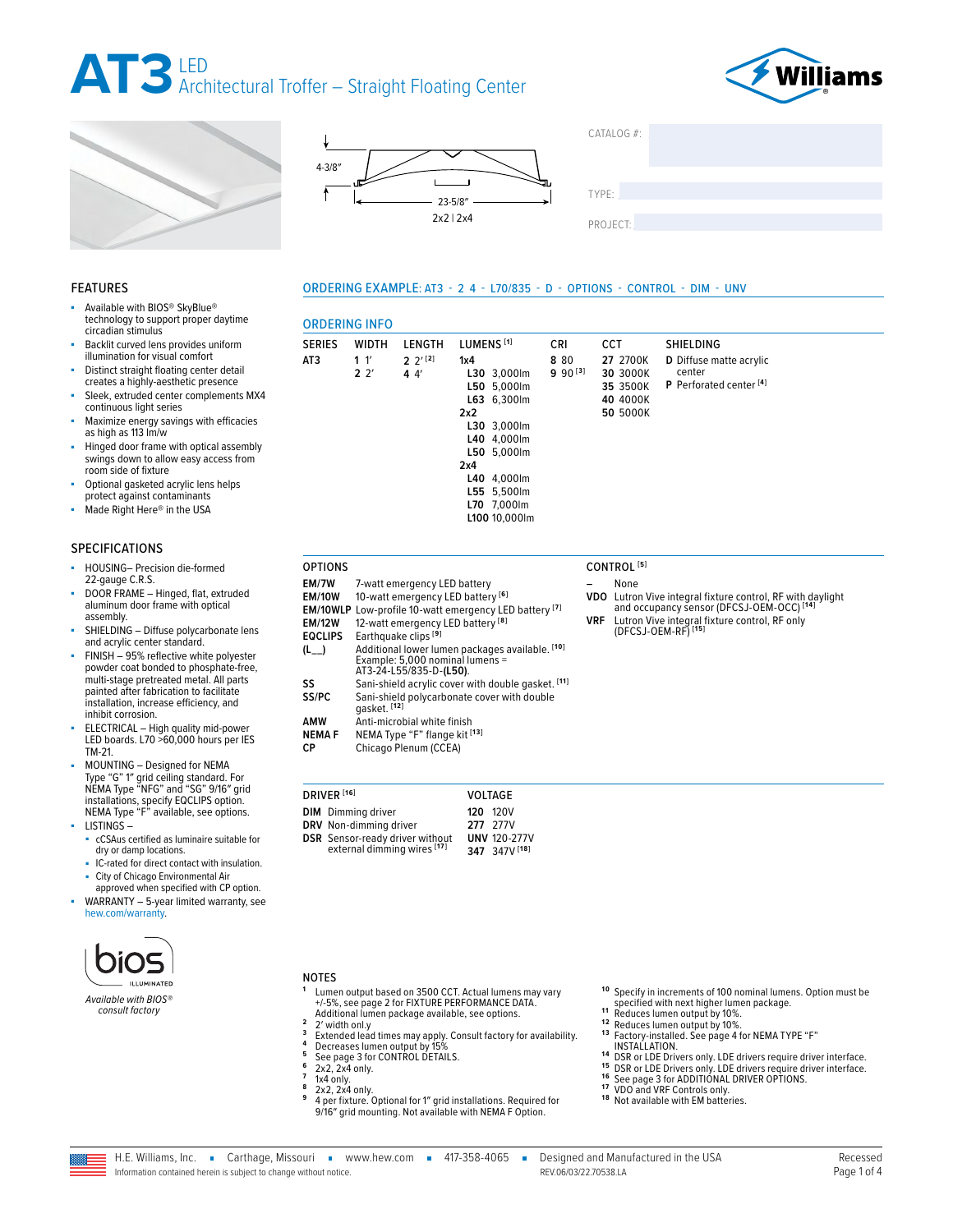### **AT3** LED Architectural Troffer – Straight Floating Center

### <span id="page-1-0"></span>FIXTURE PERFORMANCE DATA

|     |      | LED PACKAGE   DELIVERED LUMENS | <b>WATTAGE</b> | EFFICACY (Im/W) |
|-----|------|--------------------------------|----------------|-----------------|
|     | L30  | 2816                           | 29.5           | 95.5            |
| У4  | L50  | 4702                           | 48.3           | 97.3            |
|     | L63  | 5876                           | 62.4           | 94.2            |
|     | L30  | 2816                           | 29.5           | 95.5            |
| 2x2 | L40  | 3831                           | 37.2           | 103.1           |
|     | L50  | 4701                           | 48.3           | 97.3            |
|     | L40  | 3874                           | 34.2           | 113.4           |
| 2x4 | L55  | 5302                           | 48.0           | 110.4           |
|     | L70  | 6722                           | 63.3           | 106.1           |
|     | L100 | 9720                           | 86.9           | 111.9           |

#### MULTIPLIER TABLE

|        | <b>COLOR TEMPERATURE</b> |                          |  |  |  |
|--------|--------------------------|--------------------------|--|--|--|
|        | CCT                      | <b>CONVERSION FACTOR</b> |  |  |  |
|        | 2700K                    | 0.97                     |  |  |  |
|        | 3000K                    | 0.99                     |  |  |  |
| 80 CRI | 3500K                    | 1.00                     |  |  |  |
|        | 4000K                    | 1.03                     |  |  |  |
|        | 5000K                    | 1.06                     |  |  |  |
|        | 2700K                    | 0.80                     |  |  |  |
|        |                          |                          |  |  |  |
|        | 3000K                    | 0.82                     |  |  |  |
| 90 CRI | 3500K                    | 0.83                     |  |  |  |
|        | 4000K                    | 0.86                     |  |  |  |
|        | 5000K                    | 0.89                     |  |  |  |

- Photometrics tested in accordance with<br>IESNA LM-79. Results shown are based on<br>25℃ ambient temperature.<br>■ Wattage shown is average for 120V through<br>277V input.
- 
- Results based on 3500K, 80 CRI, actual lumens may vary +/-5%
- Use multiplier table to calculate additional options.

### PHOTOMETRY

**AT3-14-L63/835-D-DIM-UNV** Total Luminaire Output: 5876 lumens; 62.4 Watts | Efficacy: 94.0 lm/W | 82 CRI; 3500K CCT



|                     | <b>VERTICAL ANGLE</b> |      | <b>HORIZONTAL ANGLE</b> |            |                     |
|---------------------|-----------------------|------|-------------------------|------------|---------------------|
|                     |                       | 0°   | 45°                     | $90^\circ$ | <b>ZONAL LUMENS</b> |
| <b>DISTRIBUTION</b> | 0                     | 2679 | 2679                    | 2679       |                     |
|                     | 5                     | 2651 | 2643                    | 2637       | 251                 |
|                     | 15                    | 2510 | 2475                    | 2444       | 697                 |
|                     | 25                    | 2144 | 2081                    | 2038       | 968                 |
|                     | 35                    | 1786 | 1718                    | 1691       | 1081                |
| <b>CANDLEPOWER</b>  | 45                    | 1450 | 1400                    | 1387       | 1070                |
|                     | 55                    | 1000 | 976                     | 939        | 871                 |
|                     | 65                    | 655  | 635                     | 469        | 582                 |
|                     | 75                    | 319  | 227                     | 208        | 281                 |
|                     | 85                    | 88   | 61                      | 45         | 75                  |
|                     | 90                    | 0    | 0                       | 0          |                     |

| LUMEN SUMMARY | <b>ZONE</b> | <b>LUMENS</b> | % FIXTURE |
|---------------|-------------|---------------|-----------|
|               | 0 - 30      | 1916          | 33        |
|               | 0 - 40      | 2997          | 51        |
|               | $0 - 60$    | 4938          | 84        |
|               | $0 - 90$    | 5876          | 100       |
|               | $-180$      | 5876          | 100       |

**AT3-22-L50/835-D-DIM-UNV** Total Luminaire Output: 4701 lumens; 48 Watts | Efficacy: 97 lm/W | 82 CRI; 3500K CCT



|                            | <b>VERTICAL ANGLE</b> | <b>HORIZONTAL ANGLE</b> |      |            | <b>ZONAL LUMENS</b> |
|----------------------------|-----------------------|-------------------------|------|------------|---------------------|
|                            |                       | $0^{\circ}$             | 45°  | $90^\circ$ |                     |
|                            | 0                     | 1831                    | 1831 | 1831       |                     |
|                            | 5                     | 1831                    | 1822 | 1820       | 173                 |
|                            | 15                    | 1719                    | 1735 | 1762       | 490                 |
|                            | 25                    | 1514                    | 1590 | 1654       | 730                 |
|                            | 35                    | 1253                    | 1359 | 1461       | 852                 |
| CAN DLE POWER DISTRIBUTION | 45                    | 984                     | 1094 | 1191       | 838                 |
|                            | 55                    | 696                     | 820  | 892        | 716                 |
|                            | 65                    | 431                     | 546  | 613        | 532                 |
|                            | 75                    | 214                     | 313  | 332        | 305                 |
|                            | 85                    | 48                      | 41   | 30         | 64                  |
|                            | 90                    |                         | 0    | 0          |                     |

| <b>LUMEN SUMMARY</b> | <b>ZONE</b> | <b>LUMENS</b> | % FIXTURE |
|----------------------|-------------|---------------|-----------|
|                      | $0 - 30$    | 1393          | 30        |
|                      | $0 - 40$    | 2246          | 48        |
|                      | $0 - 60$    | 3800          | 81        |
|                      | $0 - 90$    | 4701          | 100       |
|                      | $0 - 180$   | 4701          | 100       |

**AT3-24-L70/835-D-DIM-UNV** Total Luminaire Output: 6722 lumens; 63 Watts | Efficacy: 106 lm/W | 82 CRI; 3500K CCT



|                          | <b>VERTICAL ANGLE</b> | <b>HORIZONTAL ANGLE</b> |      |            | <b>ZONAL LUMENS</b> |
|--------------------------|-----------------------|-------------------------|------|------------|---------------------|
|                          |                       | $0^{\circ}$             | 45°  | $90^\circ$ |                     |
|                          | 0                     | 2678                    | 2678 | 2678       |                     |
|                          | 5                     | 2664                    | 2665 | 2667       | 253                 |
| CANDLEPOWER DISTRIBUTION | 15                    | 2514                    | 2536 | 2569       | 715                 |
|                          | 25                    | 2175                    | 2246 | 2331       | 1038                |
|                          | 35                    | 1762                    | 1886 | 2010       | 1182                |
|                          | 45                    | 1419                    | 1587 | 1692       | 1192                |
|                          | 55                    | 981                     | 1137 | 1210       | 1004                |
|                          | 65                    | 656                     | 802  | 861        | 768                 |
|                          | 75                    | 342                     | 467  | 467        | 457                 |
|                          | 85                    | 102                     | 73   | 68         | 112                 |
|                          | 90                    | 0                       | 0    | 0          |                     |

| LUMEN SUMMARY | <b>ZONE</b> | <b>LUMENS</b> | % FIXTURE |
|---------------|-------------|---------------|-----------|
|               | $0 - 30$    | 2006          | 30        |
|               | $0 - 40$    | 3188          | 47        |
|               | $0 - 60$    | 5384          | 80        |
|               | $0 - 90$    | 6722          | 100       |
|               | 180         | 6722          | 100       |

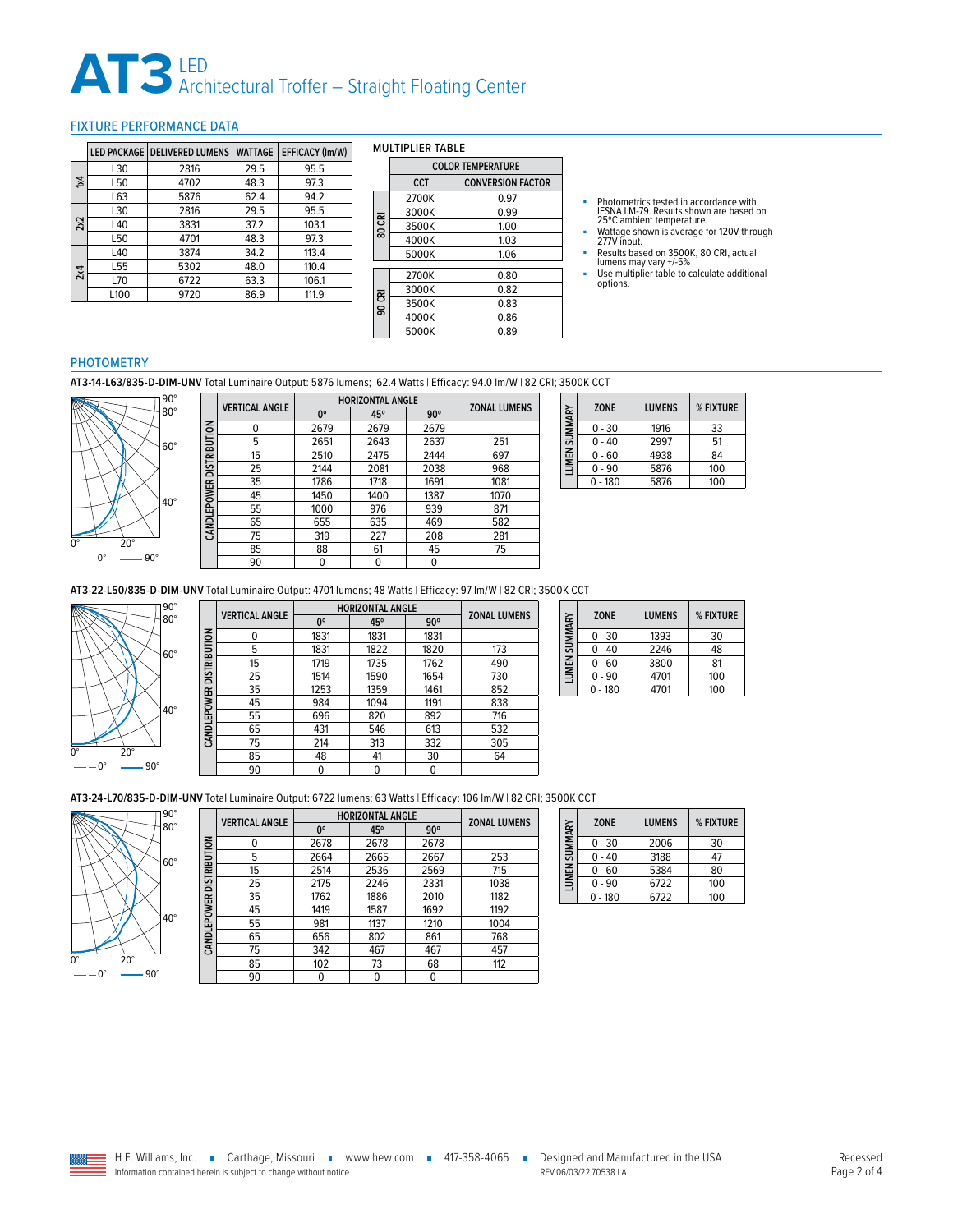### **AT3** LED Architectural Troffer – Straight Floating Center

### <span id="page-2-0"></span>CONTROL DETAILS



### VDO

| <b>SPECIFICATIONS</b>    |                             |
|--------------------------|-----------------------------|
| <b>TYPF</b>              | PIR Motion + Daylight       |
| <b>MOUNTING HEIGHT</b>   | $8' - 12'$                  |
| DETECTION ANGLE          | $360^\circ$                 |
| <b>TEMPERATURE RANGE</b> | $0^\circ$ to 55 $^\circ$ C. |
| <b>RELATIVE HUMIDITY</b> | 0 to 90%, non-condensing    |
| <b>COMMISSIONING</b>     | App (iOS or Android)        |
| <b>MANUFACTURFR</b>      | Lutron                      |

### SENSOR COVERAGE PATTERNS

9' height: ø12' coverage



| <b>CEILING HEIGHT</b> | <b>COVERAGE AREA (SQ FT)</b> |
|-----------------------|------------------------------|
| R١                    | 114                          |
| ۹ʻ                    | 144                          |
| 10'                   | 178                          |
| 17.                   | 256                          |

MOTION SENSOR COVERAGE

### VIVE CONTROL OPTIONS

| <b>CATALOG NUMBER</b> | <b>DESCRIPTION</b>                                                                                                                                                                     |  |  |
|-----------------------|----------------------------------------------------------------------------------------------------------------------------------------------------------------------------------------|--|--|
| <b>VDO</b>            | Lutron Vive integral fixture control, RF with daylight and occupancy sensor (DFCSJ-OEM-OCC), for use with sensor-ready driver                                                          |  |  |
| <b>VRF</b>            | Lutron Vive integral fixture control, RF only (DFCSJ-OEM-RF), for use with sensor-ready driver                                                                                         |  |  |
| VDO/DBI               | Lutron Vive integral fixture control, RF with daylight and occupancy sensor (DFCSJ-OEM-OCC)<br>and digital link interface, for use with Lutron Hi-lume 1% EcoSystem dimming LED driver |  |  |
| <b>VRF/DBI</b>        | Lutron Vive integral fixture control, RF only (DFCSJ-OEM-RF) and digital link interface, for use with Lutron Hi-lume 1% EcoSystem dimming LED driver                                   |  |  |

### <span id="page-2-1"></span>ADDITIONAL DRIVER OPTIONS

| Note: Lumen restrictions apply, consult product builder at hew.com/product-builder. |                                                                                         |
|-------------------------------------------------------------------------------------|-----------------------------------------------------------------------------------------|
| <b>CATALOG NUMBER</b>                                                               | <b>DESCRIPTION</b>                                                                      |
| <b>DRV</b>                                                                          | Driver prewired for non-dimming applications                                            |
| <b>DIM</b>                                                                          | Dimming driver prewired for 0-10V low voltage applications                              |
| DIM <sub>1</sub>                                                                    | 1% dimming driver prewired for 0-10V low voltage applications                           |
| <b>DIM LINE</b>                                                                     | Line voltage dimming driver (TRIAC and ELV compatible, 120V only)                       |
| <b>DIM TRC</b>                                                                      | Line voltage dimming driver (TRIAC compatible, 120V only)                               |
| <b>DSR</b>                                                                          | Sensor-ready driver                                                                     |
| SD40                                                                                | 40% step-dimming driver                                                                 |
| <b>SD50</b>                                                                         | 50% step-dimming driver                                                                 |
| DALI                                                                                | DALI dimming driver                                                                     |
| LTE LINE                                                                            | Lutron Hi-lume 1% 2-wire dimming driver forward phase line voltage controls (120V only) |
| LDE1                                                                                | Lutron Hi-lume 1% EcoSystem dimming LED driver                                          |
| <b>ELDO SOLOB</b>                                                                   | EldoLED Solodrive, 0.1% dimming driver for 0-10V controls                               |
| ELDO SOLOB DALI                                                                     | EldoLED Solodrive, 0.1% dimming driver for DALI controls                                |
| ELDO ECO1                                                                           | EldoLED Ecodrive, 1% dimming driver for 0-10V controls                                  |
| ELDO ECO1 DALI                                                                      | EldoLED Ecodrive, 1% dimming driver for DALI controls                                   |

### CROSS SECTIONS